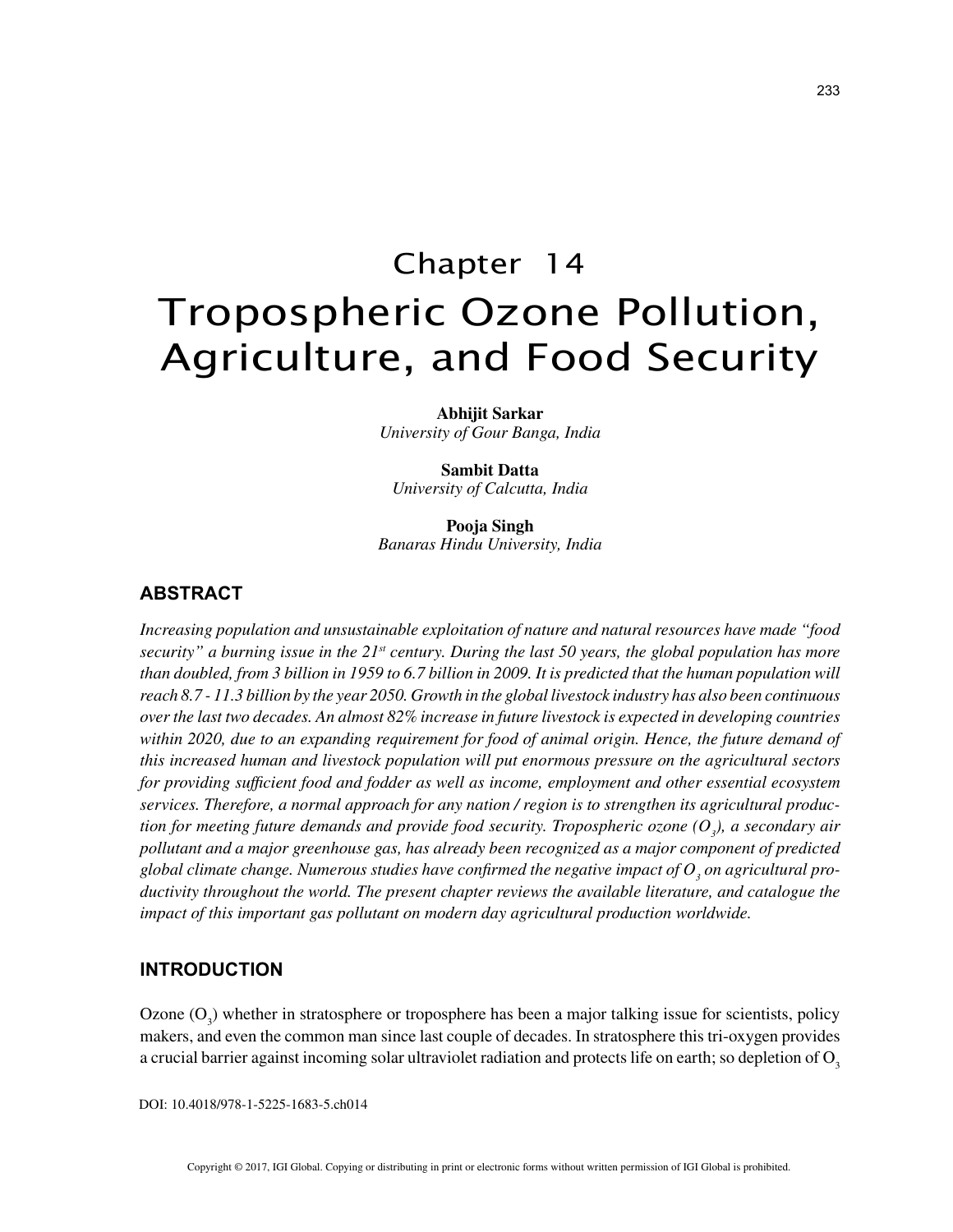layer in stratosphere is a problem. However, in troposphere it is a gaseous pollutant with negative impact on human and animal respiration as well as causing severe damage to both natural and cultivated plant populations (Cho et al, 2011); so, rising of  $O_3$  level in troposphere is again a major crisis. Now, which one is more serious problem – might be a million-dollar question; but, this present section mainly focuses to review the available scientific literatures which specifically deal with the  $O_3$  formed in the troposphere and its further consequences mainly on plant's health and productivity. Although, some  $O_3$  is believed to be transferred from the stratosphere to the troposphere too; but the amount is debatable (Jaffe, 2003).

# **THE ATMOSPHERIC O3 : GOOD UP HIGH, BAD NEARBY**

Ozone is generally present as a trace gas in our atmosphere, averaging about three molecules for every 10 million air molecules. In spite of this very small quantity,  $O_3$  plays a vital function in controlling the atmospheric chemistry. This trace gas is mainly found in two different regions of Earth's atmosphere. The major amount of the total atmospheric  $O_3$  (approximately 90%) exist in a layer that begins between 10 and 17 kilometers above the Earth's surface and extends up to about 50 kilometers. This region of the atmosphere is called 'stratosphere' and the stratospheric  $O_3$  is commonly known as the 'ozone' layer'. The remaining  $O_3$  is present in the lower region of the atmosphere, which is commonly called 'troposphere'. Though the  $O_3$  molecules at upper atmosphere, i.e. stratosphere, and lower atmosphere, i.e. troposphere, are chemically identical but they perform very different roles in atmosphere as well as show very different effects on the living world too. The stratospheric  $O_3$  (sometimes referred as 'good ozone') plays a valuable role for living world by absorbing most of the biologically damaging ultraviolet sunlight (UV-B), allowing only a small amount to reach the Earth's surface. The absorption of ultraviolet radiation by  $O_3$  creates a source of heat, which actually forms the stratosphere itself (a region in which the temperature rises as one goes to higher altitudes). Ozone thus plays a key role in the temperature structure of the Earth's atmosphere. Without the filtering action of the  $O_3$  layer, more of the Sun's UV – B radiation would penetrate the atmosphere and would reach the Earth's surface. Many experimental studies of plants and animals and clinical studies of humans have shown the harmful effects of excessive exposure to UV-B radiation. However, in the troposphere,  $O_3$  acts as a harmful gaseous pollutant which itself affects the health and productivity of all the living forms.

#### **TROPOSPHERIC OZONE CYCLE: FORMATION, DEPOSITION AND TRANSPORT OF OZONE IN TROPOSPHERE**

Being a secondary pollutant in nature tropospheric  $O_3$  is generally formed by the photo-chemical reactions between oxides of nitrogen  $(NO_x)$  and volatile organic compounds  $(VOCs)$  in the presence of bright sunlight. Even,  $O_3$  also formed from the methane emitted from swamps and wetlands and some other primary pollutants through similar reactions; and through long range transport  $O_3$  travels huge distances and spreads over larger areas (Kondratyev & Varotsos, 2001; Varotsos et al., 2004). VOCs emission has not contributed significantly to increasing tropospheric  $O_3$  concentrations (Fiore et al., 2002).

The chemical reactions involved in tropospheric  $O_3$  formation are a series of complex cycles in which carbon-monoxide and VOCs are oxidized to water vapor and carbon dioxide. The oxidation occurs in